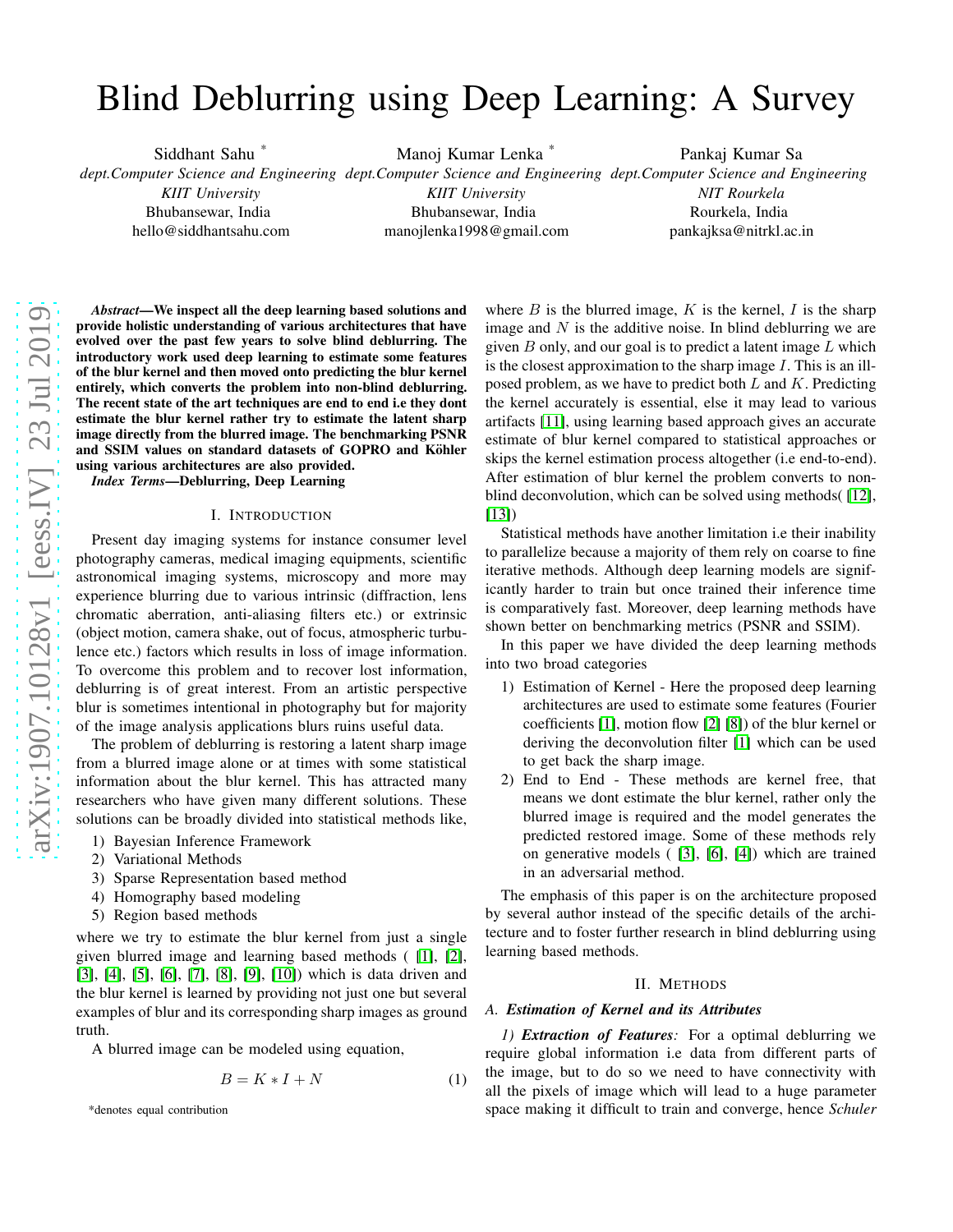*et. al.* [\[7\]](#page-7-6) uses CNNs to extract features locally and then combine them to estimate the kernel. For this they use a multi scale (for different kernel sizes), multi stage architecture, where each stage consists of three modules feature extraction, kernel estimation, latent image estimation (Fig. [1\)](#page-1-0). In the first stage given a blurry image, a sharp image is estimated, for later stages they gave the blurry image concatenated with the estimated sharp image of the previous stage as input.



<span id="page-1-0"></span>Fig. 1. Shows the multi stage architecture used by *Schuler et. al.* [\[7\]](#page-7-6), here the different modules in a stage are shown for the first stage only. The latter stages are identical to the first, except the input which is concatenation of blurred image and the restored image of the previous layer

In feature extraction module they used a convolutional layer to extract features using filters  $f_j$ , then they used tanh to introduce non-linearity and finally these hidden features are linearly recombined using cofficients  $\alpha_{ij}$  and  $\beta_{ij}$  to form hidden images  $x_i$  and  $y_i$  for stage i used for kernel estimation, formally,

$$
x_i = \sum_j \alpha_{ij} \tanh(f_j * y)
$$
  

$$
y_i = \sum_j \beta_{ij} \tanh(f_j * y)
$$
 (2)

where  $y$  is blurred image  $B$  for first stage or concatenation of  $B$  and predicted sharp image  $L$  for later stages.

Given  $x_i$  and  $y_i$  the kernel estimation module estimates the kernel  $K$  by minimizing,

<span id="page-1-1"></span>
$$
\sum_{i} \|K * x_i - y_i\|^2 + \beta_k \|K\|^2 \tag{3}
$$

for K. Given K we can find the latent (restored) image  $L$  by solving the equation,

<span id="page-1-2"></span>
$$
||K * L - B||^2 + \beta_x ||L||^2 \tag{4}
$$

for L, where both  $\beta_k$  and  $\beta_x$  are regularization weights. Both (Eqn[.3\)](#page-1-1) and (Eqn[.4\)](#page-1-2) can be solved in one step in Fourier space.

*2) Estimation of Fourier Coefficients:* Given a blurry image  $B[n]$  where  $n \in \mathbb{Z}^2$  are the indexes of pixels. We need to find a latent sharp image  $L[n]$  such that it resembles the sharp image  $I[n]$  closely where,

$$
B[n] = (I * K)[n] + N[n] \tag{5}
$$

where  $K[n]$  is the blur kernel such that  $K[n] \geq 0$  (positivity constraint),  $\sum_n K[n] = 1$  (unit sum constraint) and  $N[n]$  the noise.

In the method given by *Chakrabarti* [\[1\]](#page-7-0) a blurry image  $B[n]$ is divided into several overlapping patches. Given a blurry



<span id="page-1-3"></span>Fig. 2. Architecture used by *Chakrabati* [\[1\]](#page-7-0) for prediction of Fourier coefficients for the deconvolution filter. Here  $H$  is high pass,  $B_2, B_1$  are band pass, while  $L$  is low pass frequency band. The letters in bold are Fourier transforms of the corresponding symbols.

patch  $B_p = \{B[n] : n \in p\}$  they considered the surrounding pixels of the patch while finding its Fourier coefficients for better results, let the blurry image with the neighboring pixels be  $B_{p^+} = \{B[n] : n \in p^+\}$  where  $p \subset p^+$ .

Then they used a neural network (Fig. [2\)](#page-1-3) to predict the Complex Fourier Coefficients of the Deconvolution Filter  $G_{p+}[z]$ for the blurry patch  $B_{p+}$ , where z is the two dimensional spatial frequencies in DFT (Discrete Fourier Transform). Then the filter is applied to the DFT of  $B_{p+}$  i.e  $\mathbf{B}_{p+}[z]$  giving us the DFT of latent sharp image  $L_{p+}[z]$ ,

$$
\mathbf{L}_{p+}[z] = \mathbf{B}_{p+}[z] \times \mathbf{G}_{p+}[z] \tag{6}
$$

After getting  $L_{p+}[z]$ , we can use a inverse discrete Fourier transform (IDFT) to get the latent image patch  $L_{p+}$  from which we can extract  $L_p$ .

To generate coefficients of the filter they used the architecture shown in (Fig. [2\)](#page-1-3). The architecture uses multi-resolution decomposition strategy i.e the initial layers of the neural network are connected to only adjacent bands of frequency and not fully connected (here they are considering locality in the frequency domain, in contrast to CNNs which consider locality in the spatial domain). The image is sampled into patches of various resolution and a lower resolution patch is used to sample a higher frequency band using DFT. The loss function for the network is,

$$
L = \frac{1}{|p|} \sum_{n \in p} (L_p[n] - I_p[n])^2
$$
 (7)

They combined all the restored patches to get the first estimate of the latent image  $L_N[n]$ . It is assumed that the entire image is blurred by the same motion kernel(uniform blur), but they predicted different motion kernels for different patches, hence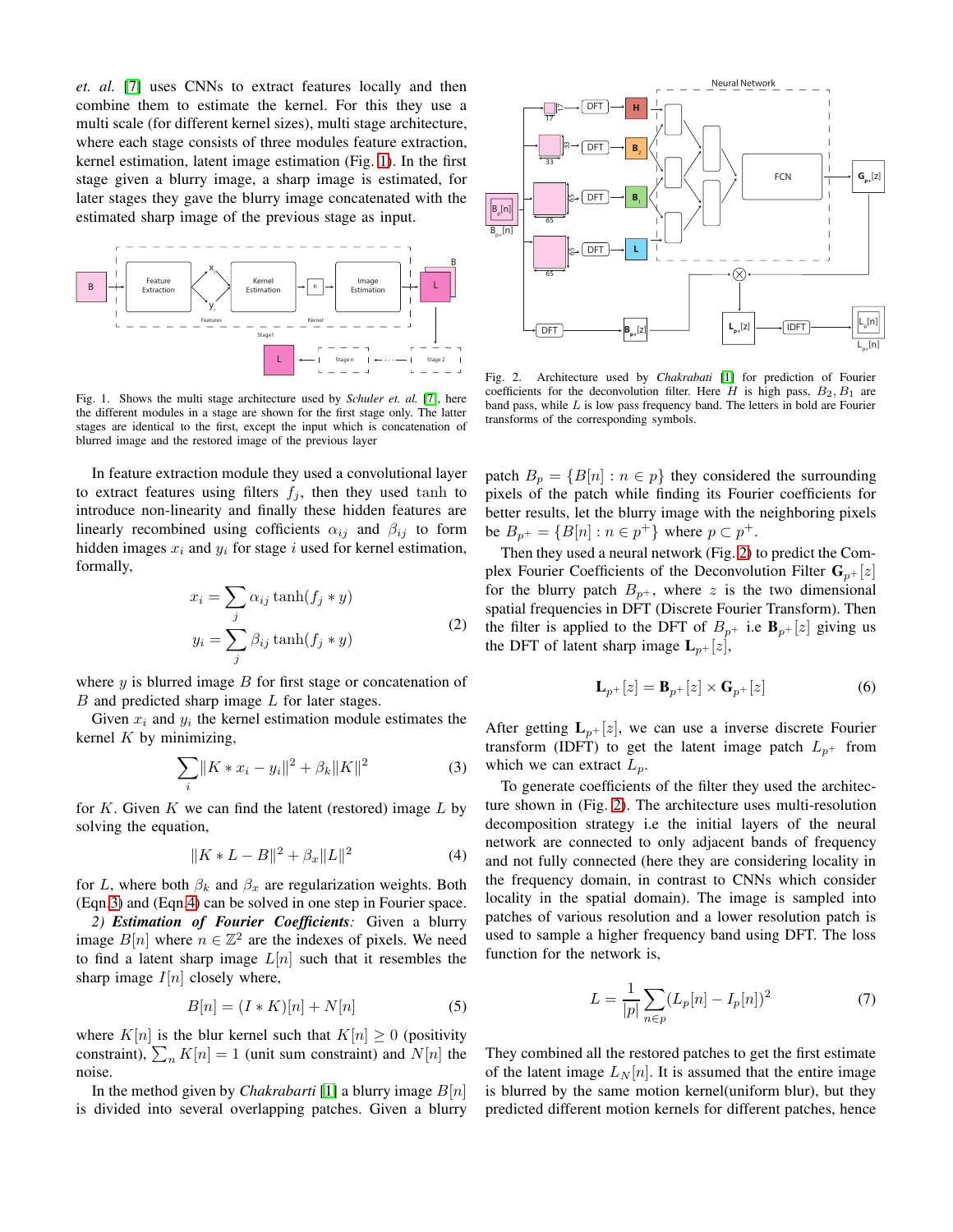to find a global motion kernel  $K_{\lambda}[n]$  they used the first estimate  $L_N[n]$  as follows,

$$
K_{\lambda} = arg \min \sum_{i} \left\| \left( K \ast (f_i \ast L_N) \right) - \left( f_i \ast B \right) \right\|^2 + \lambda \sum_{n} \left| K[n] \right|
$$
\n(8)

Here  $f_i$  are different derivative filters. They use  $L1$  regularization. In classical statistical methods refining latent image from a previous estimate is an iterative step, while here they only do it once to estimate the global blur kernel. After estimation of the global blur kernel, the problem becomes that of a nonblind deblurring and latent sharp image can be estimated using deconvolution.



<span id="page-2-0"></span>Fig. 3. Network architecture for predicting the motion kernel of a given blurred patch used by *Sun et. al.* [\[8\]](#page-8-0)

*3) Estimation of Motion Vector for each Patch:* In this method proposed by *Sun et. al.* [\[8\]](#page-8-0) an image is divided into several overlapping patches. For each patch a CNN with a fully connected layer and softmax layer is used to find the probability distribution of motion kernels for that patch (Fig[.3\)](#page-2-0). Given a patch  $\Psi_p$  centered at pixel p, the network finds a probability distribution,

$$
P(m = (l, o) | \Psi_p)
$$
 (9)

where  $m = (l, o)$  is the motion kernel with length l and orientation o. Here  $l \in S^l$  and  $o \in S^o$  both  $S^l$  and  $S^o$  are discretized sets of length and orientation. Due to discretization the number of motion kernels is limited which leads to blocky artifacts. Hence, they rotated the image and its corresponding motion kernel by the same amount to get new data entry, which is then used in training this increases the range of  $S<sup>o</sup>$  that is given a patch  $\Psi_p(I)$  of image I and its corresponding motion kernel  $m = (l, o)$ , if image is rotated by an angel of  $\theta$  then for patch  $\Psi_p(I_{\theta})$  they got the motion kernel as  $m = (l, o - \theta)$ . Since they are doing a multicalss classification(where each class is a motion kernel) they use cross entropy loss given as,

$$
P(m = (l, o) | \Psi) = \frac{\exp(z_i)}{\sum_{k=1}^{n} \exp(z_k)}
$$
(10)

where  $z$  is the output of the last fully connected layer and  $n = |S^l| \times |S^o|$  i.e *n* is the total number of motion kernels. Since the patches are overlapping many patches may contain the same pixel, in such case the confidence of motion kernel  $m$  at a pixel  $p$  is given as

$$
C(m_p = (l, o)) = \frac{1}{Z} \sum_{q: p \in \Psi_q} G_{\sigma}(\|x_p - x_q\|^2) P(m = (l, o) | \Psi_q)
$$
\n(11)

where q is center pixel of patch  $\Psi_q$  such that  $p \in \Psi_q$ .  $x_p$ and  $x_q$  are the coordinates of p and q respectively.  $G_{\sigma}$  is a Gaussian function that gives more weight to patches whose center pixel  $q$  is closest to  $p$ .  $Z$  is a normalization constant.



<span id="page-2-1"></span>Fig. 4. This shows given a pixel  $p$  (in yellow) how MRF smoothen its value based on  $N(p)$  i.e its neighboring pixels

After estimating the motion kernels for all the patches they are concatenated and a Markov Random Function (MRF) is used to merge them all together, smoothen the transition of motion kernels amongst neighboring pixels (Fig[.4\)](#page-2-1) and generates a dense motion field by minimizing energy function,

$$
\sum_{p \in \Omega} [-C(m_p = (l_p, o_p)) + \sum_{q \in N(p)} \lambda [(u_p - u_q)^2 + (v_p - v_q)^2]]
$$
\n(12)

where  $\Omega$  is a image region.  $u_p, u_q, v_p, v_q$  are defined as  $u_i = l_i \cos(o_i)$  and  $v_i = l_i \sin(o_i)$  for  $i = p, q$ .  $N(p)$  is the neighborhood of  $p$ . The first term gives more weight to using the motion kernel that the CNN chose with the highest confidence, while the second term looks at the neighboring pixels and tries to smoothen it. After predicting the motion field they deconvolve the blurred image with it to get the deblurred image.

*4) Estimation of Dense Motion Flow for entire Image:* In the previous approach of *Sun et. al* [\[8\]](#page-8-0) a motion kernel was predicted for each patch using a CNN classifier and then all the motion kernels were smoothened using Markov Random Field (MRF) to get the dense motion field. In the method used by *Gong et. al.* [\[2\]](#page-7-1) they also predict a dense motion field, but a pixel wise dense motion field is generated for the entire image directly (i.e image is not divided into patches).

In *Sun et. al* [\[8\]](#page-8-0) they assumeded uniform motion blur within a single patch as only one motion kernel was chosen for a patch. This does not generalize to real life data properly were we can have a heterogeneous motion blur i.e motion may vary from pixel to pixel. In such cases an end to end approach of generating motion field [\[2\]](#page-7-1) can give better results as they are considering the entire image (larger spatial context) instead of a single patch. Hence, this method is suitable for heterogeneous motion blurs. It does not require any post processing like MRF.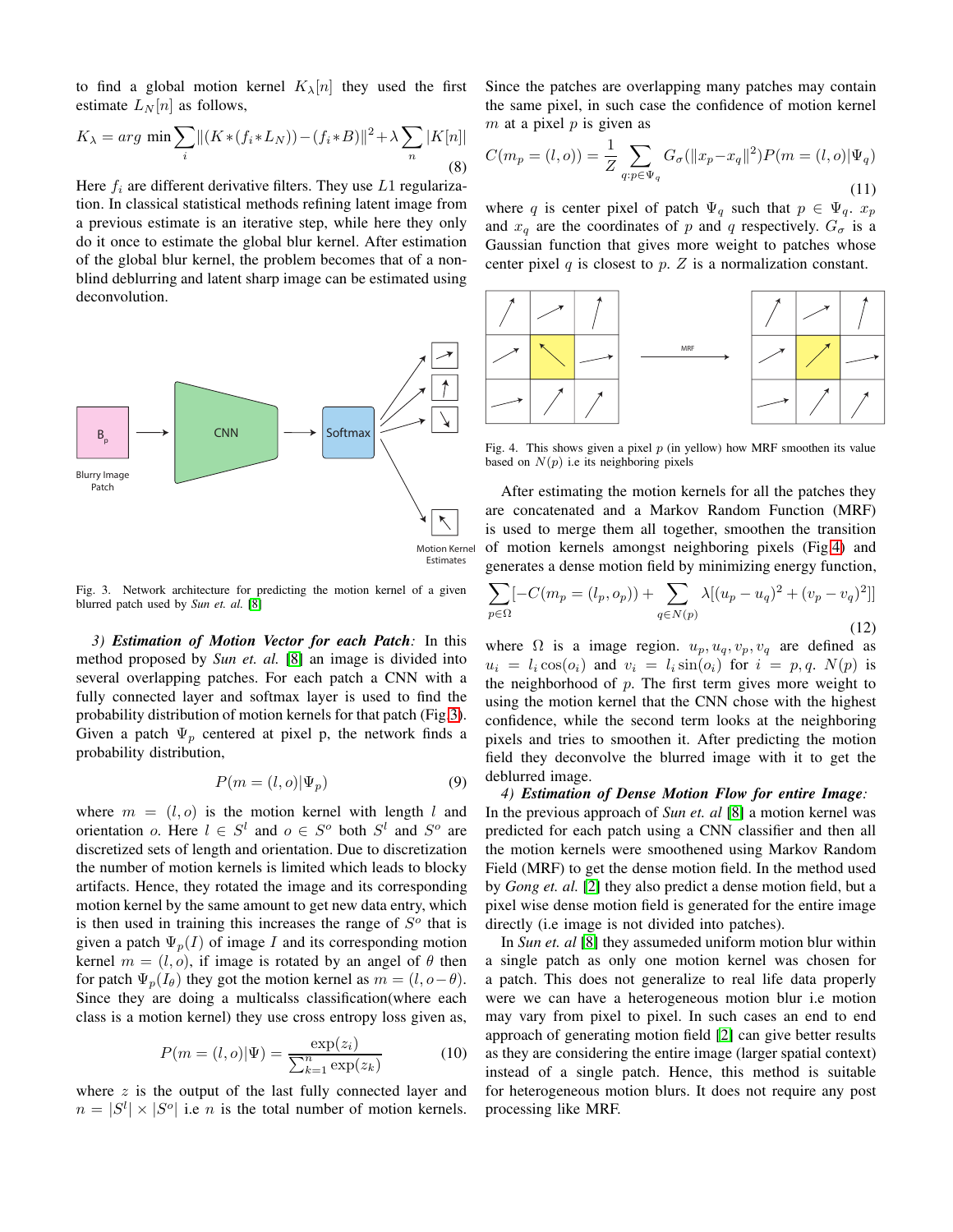

Fig. 5. Architecture used by Gong et. al. [\[2\]](#page-7-1) to predict the motion field given a blurry image

If the network is represented by a function of  $f$ . Then given a blurred image  $B$ , the goal of the network is to generate the motion field  $M$ , i.e

$$
f(B) = M \tag{13}
$$

where the motion field  $M$  can be represented as,

$$
M = (U, V) \tag{14}
$$

where  $U$  and  $V$  are the horizontal and vertical motion maps respectively. Now given a pixel  $p = (i, j)$  where  $(i, j)$  are the coordinates of pixel, then we get,

$$
M(i, j) = (U(i, j), V(i, j))
$$
\n(15)

let  $M(i, j) = m_p$ ,  $U(i, j) = u_p$  and  $V(i, j) = v_p$  then we get,

$$
m_p = (u_p, v_p) \tag{16}
$$

where  $u_p \in \mathbb{D}_u$  and  $v_p \in \mathbb{D}_v$ . Here  $\mathbb{D}_u$  and  $\mathbb{D}_v$  are the discretized motion vectors in the horizontal and vertical directions respectively, they are defined as,  $\mathbb{D}_u = \{u | u \in \mathbb{Z}, |u| \leq u_{max}\}\$ and  $\mathbb{D}_v = \{v | v \in \mathbb{Z}, |v| \leq v_{max}\}.$ 

But, two motion vectors of opposite directions and same magnitude would generate the same blur pattern i.e  $m_p =$  $(u_p, v_p)$  and  $-m_p = (-u_p, -v_p)$  would give the same blur, hence they restrict the horizontal motion vector to be positive only i.e  $u_p \in \mathbb{D}_u^+$  where  $\mathbb{D}_u^+ = \{u | u \in \mathbb{Z}^+, |u| \leq u_{max}\}$ , this is done by letting  $(u_p, v_p) = \phi(u_p, v_p)$  where,

$$
\phi(u_p, v_p) = \begin{cases}\n(-u_p, -v_p) & \text{if } u_p < 0 \\
(u_p, v_p) & \text{if } u_p \ge 0\n\end{cases}
$$
\n(17)

If an image of size  $P \times Q$  is sent trough the network(excluding the softmax) it generates a feature map of size  $P \times Q \times D$ where  $D = |\mathbb{D}_{u}^{+}| + |\mathbb{D}_{v}|$ . This feature map is then divided into two parts of shape  $P \times Q \times |\mathbb{D}_{u}^{+}|$  and  $P \times Q \times |\mathbb{D}_{v}|$ . These two features pass through separate softmax layers to generate the horizontal and vertical motion maps  $U$  and  $V$  receptively. Using these two vector maps they generate the final motion field  $M$ . After getting the motion field  $M$  this becomes a nonblind debluring problem and a deconvolution is used to get the sharp image.

# *B. End to End*

*1) Without Adversarial Loss:* Deblurring requires a large receptive field (global knowledge), but CNNs provide local knowledge and do not show the long range dependencies properly, for this reason *Nah et. al* [\[4\]](#page-7-3) (refer [II-B2\)](#page-5-0) uses a scaled structure and a large number of convolutional layers with residual connections to improve the receptive field of the structure, but this also makes it harder to converge due to the large number of parameters. Hence (*Tao et. al.* [\[9\]](#page-8-1)) use a scale recurrent structure where they still use a scaled network, but significantly reduce the number of parameters by using a smaller encoder-decoder type network with a recurrent module and also share the weights between scales.



<span id="page-3-0"></span>Fig. 6. Scale Recurrent Network Architecture used by (*Tao et. al.* [\[9\]](#page-8-1))

Scale recurrent network (Fig[.6\)](#page-3-0) [\[9\]](#page-8-1) consists of three parts, encoder ( $Net_E$ ), recurrent ( $Net_R$ ) and decoder ( $Net_D$ ) modules. This can be represented as,

$$
f^{i} = Net_{E}(B^{i}, L^{i-1\uparrow}; \theta_{E})
$$
  
\n
$$
h^{i}, g^{i} = Net_{R}(h^{i-1\uparrow}, f^{i}; \theta_{R})
$$
  
\n
$$
L^{i} = Net_{D}(g^{i}; \theta_{D})
$$
\n(18)

<span id="page-3-1"></span> $\theta_E, \theta_R, \theta_D$  are the weights of their respective modules.

The encoder module consists of convolutional layers with residual connections. For the first scale, only the blurred image is used as input, for all the subsequent layers both the blurred image  $B^i$  and the restored image of the previous scale  $L^{i-1\uparrow}$ are concatenated and both are sent as input. The encoder module is used to extract features  $f^i$ , it gradually decreases the length and breadth but increases the number of channels.

The recurrent module can be a vanilla RNN, GRU or LSTM, in *Tao et. al* they used convolutional LSTM (ConvLSTM) which gave the best results. They also trained a network without any Recurrent module and it gave lower performance compared to the one which included a recurrent module. It takes as input the hidden features of the previous scale's recurrent module  $h^{i-1\uparrow}$  and the features generated by the current scales encoder  $f^i$ . The hidden features of the previous scale passes the intermediate results and blur patterns of the previous scale which benefits the current scale. Gradient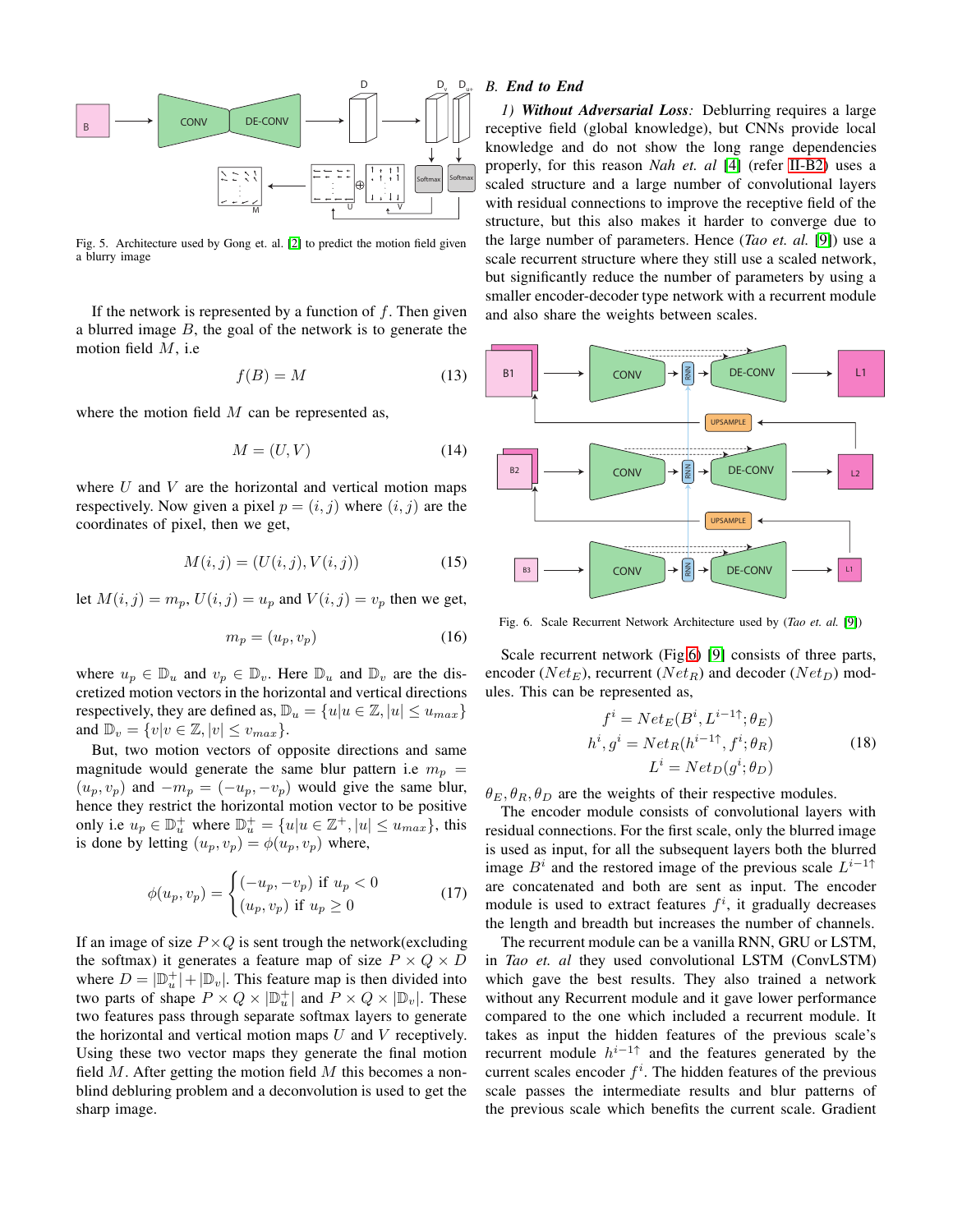clipping is used for this module only. It gives as output a modified set of features  $g^i$  and the hidden features of the current scale  $h^i$ .

The decoder module consists of a few convolutional layers with residual connections (same dimensions are maintained using padding) followed by a deconvolutional layer which increases the spatial dimensions and decreases the number of channels until the we get latent image for the scale  $L^i$ . operator (Eqn. [18\)](#page-3-1) is used to adapt the dimensions of features or images to that of the next scale.  $\uparrow$  can be deconvolution, sub-pixel convolution, image resizing, bilinear interpolation, etc.

Combining all the three modules a single scale in the network can be represented as,

$$
L^i, h^i = Net_{SR}(B^i, L^{i-1\uparrow}, h^{i-1\uparrow}; \theta_{SR})
$$
 (19)

where  $\theta_{SR}$  is the weight shared across all scales.

Scaled Recurrent Network uses Euclidean Loss given below,

$$
L = \sum_{i=1}^{n} \frac{\kappa_i}{N_i} \| L^i - I^i \|_2^2
$$
 (20)

where  $L^i$  is the latent restored image,  $I^i$  is the ground truth sharp image.  $\{\kappa_i\}$  are weights for each scale, and  $N_i$  is the number of elements in  $L^i$  to be normalized.

*Noorozi et. al.* [\[5\]](#page-7-4) also uses a three pyramid stages chained together, each consisting of several convolutional and deconvolutional layers  $(N_1, N_2, \text{ and } N_3)$  (Eqn. [21\)](#page-4-0) which recreates a multiscale pyramid schemes which were previously used in the classical methods. The key idea of this pyramid structure is that the downsampled version of the blurred image has less amount of blur and it is easier for removal. Hence the goal of each respective network (or stage) is to mitigate the blur effect at that corresponding scale. It also helps break down the complex problem of deblurring into smaller units.



Fig. 7. Architecture used by *Noorozi et. al.* [\[5\]](#page-7-4). Here the three CNNs starting from the left denotes  $N_1, N_2, N_3$  respectively.

Firstly the blurred image is given as input to the first network  $N_1$  (pure convolution) without any downsampling and its output is added with the downsampled version of the same blurred image by a factor of four. After this the first loss  $L_1$ is calculated using [21](#page-4-0) by calculating the difference (or MSE) between the downsampled sharp image and the added sum of the network  $N_1$ s output and downsampled blurred image. This same process is repeated for network  $N_2$  and  $N_3$  for calculating losses  $L_2$  and  $L_3$  but the downsampling factor are two and one (no downsampling) respectively. The these three computed losses are added resulting in final loss function for this model.

<span id="page-4-0"></span>
$$
L_1 = \sum_{(B,I)} |N_1(B) + d_{1/4}(B) - d_{1/4}(I)|^2
$$
  
\n
$$
L_2 = \sum_{(B,I)} |N_2(N_1(B) + d_{1/4}(B)) + d_{1/2}(B) - d_{1/2}(I)|^2
$$
  
\n
$$
L_3 = \sum_{(B,I)} |N_3(N_2(N_1(B) + d_{1/4}(B)) + d_{1/2}(B)) + B - I|^2
$$
\n(21)

The problem in this architecture is when there are extreme blurs,the network leaves the images untouched but it does not suffer from artifacts.

Spatially variant blurs in dynamic scenes require a large receptive field, while CNN have a local knowledge (small receptive field) and spatially invariant weights, to remove this problem they have to use larger networks with more convolutional layer, leading to more parameters which is difficult to train. Hence, the challenge is to have a small architecture with a large receptive field, to this end *Zhang et. al* [\[10\]](#page-8-2) proposes the use of Recurrent Neural Network as a deconvolutional operator which increases the receptive field (long range dependencies).

The network proposed by *Zhang et. al.* [\[10\]](#page-8-2) uses three CNN and one RNN. The CNN are used for feature extraction, image reconstruction, and pixel-wise weight generation (for the RNN). While the RNN is used as a deconvolutional operator with a large receptive field (Fig. [8\)](#page-4-1). Weight generation for the RNN is done by passing an image through a encoder-decoder architecture CNN. For both the decoder part of the weight generation module and the image restoration module they use bilinear interpolation (no deconvolution) to avoid checkerboard artifact [\[11\]](#page-8-3) The RNN generates receptive fields in one direction (single dimension), hence they use a convolutional layer after every RNN to fuse the receptive fields together to get a two dimensional structure. Skip connections are added to avoid vanishing gradient problem and for faster training.



<span id="page-4-1"></span>Fig. 8. Architecture used by *Zhang et. al.* [\[10\]](#page-8-2)

If f is the feature extraction module,  $rnn$  is the RNN module,  $w$  is the weight generation module, and  $r$  is the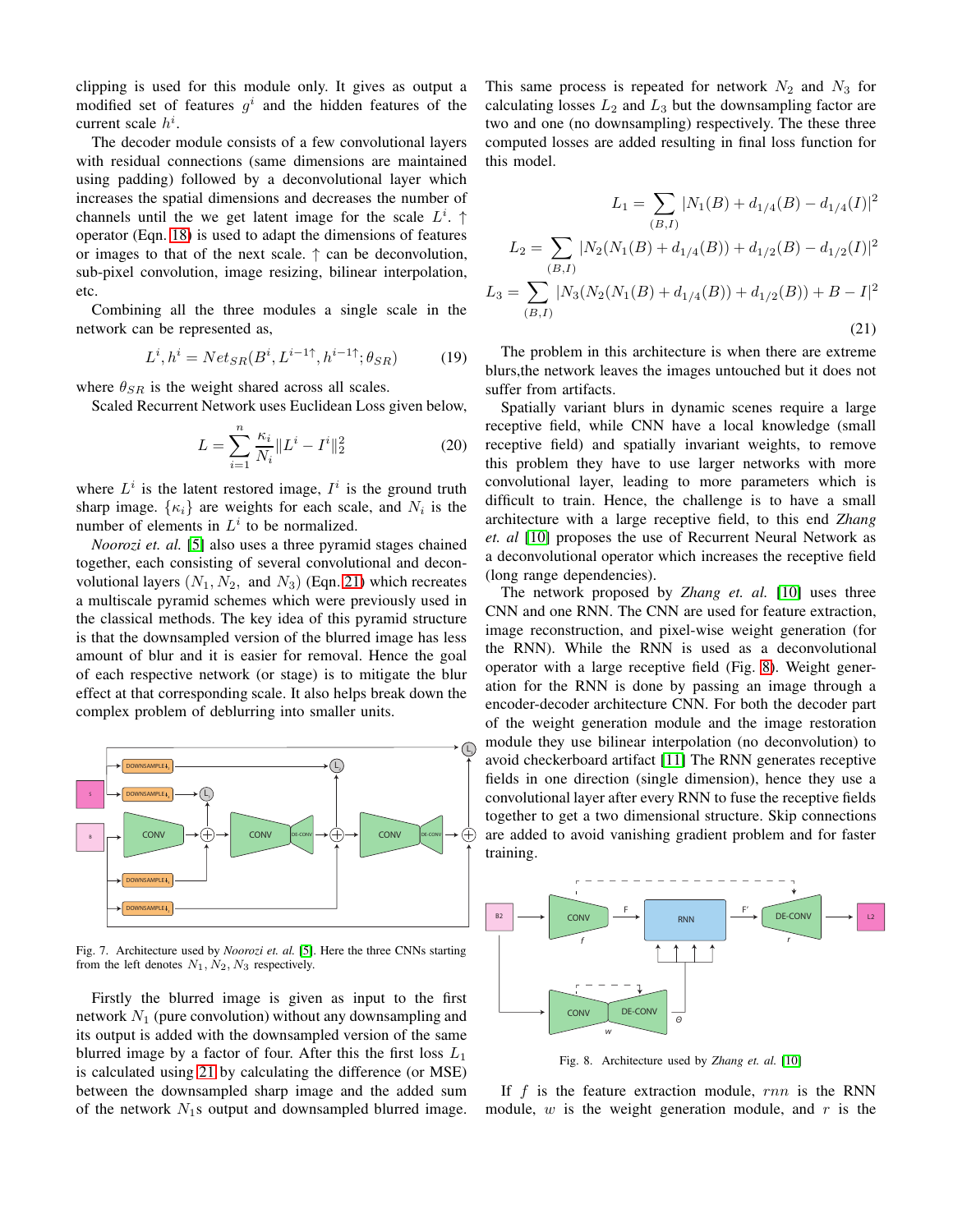restoration module, then the network proposed by *Zhang et. al.* [\[10\]](#page-8-2) can be summarized as,

$$
F = f(B)
$$
  
\n
$$
\theta = w(B)
$$
  
\n
$$
F' = rnn(F; \theta)
$$
  
\n
$$
L = r(F')
$$
\n(22)

where B is the blurry image, F is the extracted features,  $\theta$  is the pixel-wise generated weights,  $F'$  are the modified features after passing through the RNN, and  $L$  is the latent (predicted) deblurred image.

<span id="page-5-0"></span>

Fig. 9. The basic structure of a GAN, where G denotes the Generator and D denotes the discriminator.

*2) With Adversarial Loss:* Blind Deblurring can also be solved end-to-end by generative models like Generative Adversarial Networks [\[14\]](#page-8-6) [\[15\]](#page-8-7) [\[16\]](#page-8-8). The approach Generative Adversarial Networks take is to have two different agents play a game against each other. One of the agents is a generator network which tries to generate data and the other is a discriminator network which examines data and checks whether it came from the real distribution (ground truth sharp image) or model distribution (restored blurred image). The goal of the generator is to fool the discriminator into believing that its output is from the real distribution. These generator and discriminator modules are neural networks whose parameters can be tuned by backpropagation and as both players get better at their job over time eventually the generator is forced to create data as realistic as possible.

*Nah et. al.* [\[4\]](#page-7-3) also uses a Multiscale Convolutional Neural Network i.e coarse(low resolution) to fine(high resolution) structure. The blurred and sharp images are scaled down to form a Gaussian pyramid structure, this is done because convolution can only capture local information, hence lower resolution images are used to capture the long range dependencies, whereas the high resolution images are used to capture the fine grained details. Each of these scaled blurred images passes through a layer of multiple convolutional and residual blocks (residual blocks enable training in large networks without over fitting) to generate the corresponding latent image



Fig. 10. Multiscale architecture used by *Nah. et. al* [\[4\]](#page-7-3)

for that scale, then for each scale MSE(Mean Squared Error) with the sharp image is calculated and back propagation is done. The MSE for all the scales are averaged together to give the content loss as follows:

$$
L_{content} = \frac{1}{2K} \sum_{k=1}^{K} \frac{1}{c_k h_k w_k} \| L_k - I_k \|^2
$$
 (23)

Here K is the total number of scales,  $c_k$ ,  $h_k$ ,  $w_k$  are the channels, height and width of the  $k^{th}$  scale, and  $L_k$  and  $I_k$ are the latent and sharp images of the  $k^{th}$  scale respectively.

The output of current scale is given as input to the next scale. The next scale is of a higher resolution, hence the latent image of the current scale is passed through a upconvolutional(transpose convolution) layer and is concatenated with the blurred image input of the next layer. Except for the last layer whose output latent image is the same size as the original image, hence does not need any upconvolution. This generated deblurred image of the last scale is given as input to a discriminator or some sharp image is given as input, and the discriminator tells weather the image given was originally sharp or was deblurred by the Multi-Scaled Network. Discriminator loss function (Adversarial Loss) [\[14\]](#page-8-6) is as follows:

$$
L_{adv} = \mathbb{E}_{S \sim p_{sharp}}[log(D(S))] + \mathbb{E}_{B \sim p_{blurred}}[1 - log(G(B))]
$$
\n(24)

Here  $D$  is the Discriminator i.e a CNN classifier and  $G$  is the Generator i.e our Multi-Scaled CNN. Generator G for each scale can be defined as,

$$
L^i = G(B^i, L^{i-1\uparrow}; \theta_i)
$$
 (25)

where  $L^i$ ,  $B^i$  is the generated and blurred image for  $i^{th}$  scale respectively.  $L^{i-1\uparrow}$  is the generated image of the previous scale where ↑ denotes the upconvolution function used to upscale the dimension of  $L^{i-1}$  to be same as  $L^i$ .  $\theta_i$  are the weights of  $i^{th}$  scale.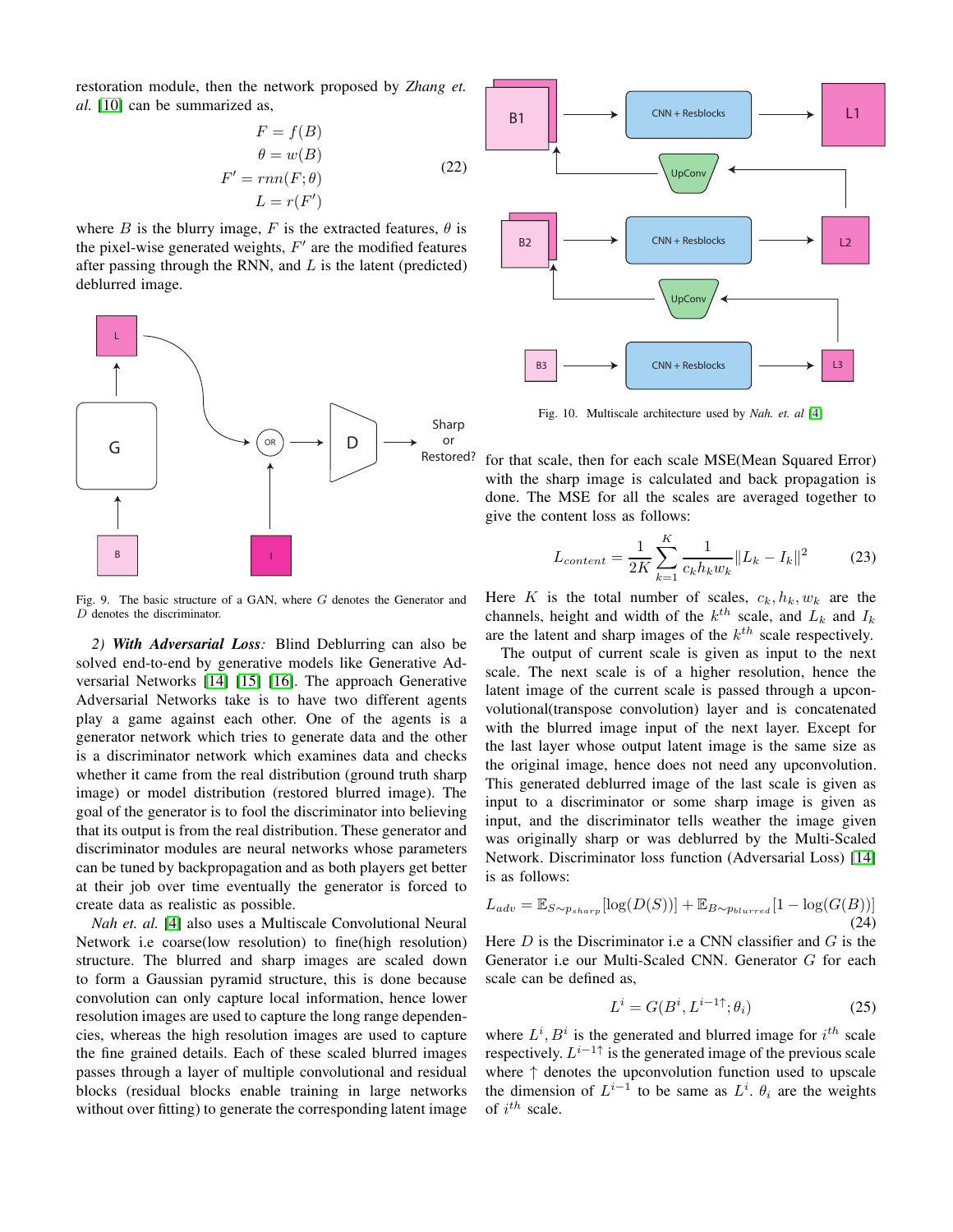Combing both loss functions i.e Content and Adversarial Loss we get:

$$
L_{total} = L_{content} + \lambda L_{adv} \tag{26}
$$

Where  $\lambda$  is a weight constant.

*Ramamkrishnan et. al* [\[6\]](#page-7-5) also uses an adversarial way of training, but the generator uses a structure similar to *DenseNet* [\[17\]](#page-8-9) with a global skip connection. Similar to *Nah et. al.* [\[4\]](#page-7-3), here dimensions are maintained throughout the convolutional layers, so that no deconvolution module needs to be used, preventing checkerboard effect [\[11\]](#page-8-3). Using a densely connected CNN in generator reduces the vanishing gradient problem, strengthens feature propagation and reuse and reduces the number of parameters, all of which in turn allows us to use a smaller network with smoother training and faster inference time.

The generator is divided into three parts, head, dense field and tail. Head creates sufficient activations for the dense field using convolutional layer. The dense field consists of several dense blocks, each dense block has a ReLU to add non linearity, a  $1 \times 1$  convolution to limit the number of activaitons (or channels), a convolutional layer  $(3 \times 3)$ , and batch normalizations. In *DenseNet* [\[17\]](#page-8-9)  $l<sup>th</sup>$  layer of convolution is connected to the features of all the previous layers as opposed to the immediately previous layer (like in classic CNN). This dense connectivity is achieved in the generator by concatenating the output of  $l^{th}$  layer with the output of  $(l+1)$ <sup>th</sup> layer, which in turn concatenates its output with the output of next layer i.e  $(l + 2)^{th}$  layer and so on. All the convolutional layers in the dense filed use spatial and dilated convolution alternatively, this increases the receptive field of the network while still restraining the number of parameters to be learned. The rate of dilation increases till the middle layer and then decreases till the tail is reached. Tail adds nonlinearity and uses  $1 \times 1$  convolution to reduce the number of activations.

They added the output of head to the output of tail to form a global skip connection, this allows gradients to flow back to the first layers of convolution which helps in learning (gradient updates) of the lower layers. Shorter connections between layers close to the output and layers close to the input, results in better accuracy and efficiency.

Similar to *Nah et. al.* [\[4\]](#page-7-3) here the loss functions is also divided into two parts but with slight differences i.e instead of finding the MSE between predicted and sharp image (content loss), they find the MSE between the features (taken from end layers of a pretrained VGG16 network) of the predicted and sharp image. This is known as Perceptual Loss [\[18\]](#page-8-10).

<span id="page-6-0"></span>
$$
L_{precep} = \frac{1}{W \times H} \sum_{x=1}^{W} \sum_{y=1}^{H} (\phi(I)_{x,y} - \phi(L)_{x,y})
$$
 (27)

where  $\phi$  denotes the function used to generate the features.  $W, H$  are dimensions of the features.  $L$  is the predicted latent image i.e  $L = G(B)$  for generator G and blurry image B.

Instead of simple adversarial loss they use a conditional adversarial loss [\[15\]](#page-8-7) i.e with every sharp or predicted image, they also send the corresponding blurred image. Then calculate the probability of weather the image is deblurred or sharp given the blurred image.

$$
L_{adv_{con}} = -\mathbb{E}_{b \in B}[\log D(G(B)|B)] \tag{28}
$$

where  $D$  is the discriminator.

While combining both the losses *Zhang et. al* [\[10\]](#page-8-2) also adds a L1 loss which was not present in *Nah et. al* [\[4\]](#page-7-3),

<span id="page-6-1"></span>
$$
L_{total} = L_{precep} + K1 \times L_{adv_{con}} + K2 \times L_{L1}
$$
 (29)

where  $L_{L1}$  is the L1 loss.  $K1, K2$  are the weight constant.

Kupyn et. al. [\[3\]](#page-7-2) uses a method also based on conditional GANs [\[15\]](#page-8-7) similar to *Ramakrishnan et. al.* [\[6\]](#page-7-5), the number of layer are significantly less compared to *Nah et. al.* [\[4\]](#page-7-3), decreasing the number of trainable parameters and hence resulting in decrease training time and faster inference time. Instead of using the conventional loss function of GANs, they used the wasserstein (or called Earth-Mover) distance with gradient penalty [\[16\]](#page-8-8) which has proved to show stability from vanila GANs [\[14\]](#page-8-6) which suffer from mode collapse and vanishing gradients. The generator architecture is different from *Ramakrishnan et. al.* [\[6\]](#page-7-5) as they use some convlutional layers followed by a series of residual blocks and finally some deconvolution layers.

The generator takes the blurred image as input and produces its sharp estimate. The discriminator then tries to model the differences in sharp images (real distribution) and restored image (model distribution) by the generator by computing the Wasserstein distance (Earth mover distance) [\[16\]](#page-8-8). The perceptual loss is same as in (Eqn. [27\)](#page-6-0).

The goal is to minimize this entire loss function (which is same as  $(Eqn. 29)$  $(Eqn. 29)$  but without the  $L1$  loss) such that the generator is producing well enough restored image from the blurred image and the discriminator network to unable to distinguish the real sharp image (real data distribution) and restored image (model distribution) resulting in output of probability by the discriminator most of the time. This is when the model is said to have converged.

#### III. PERFORMANCE EVALUATION

#### *A. Metric*

The metrics used to measure similarity between the restored image and the blurred image are Peak Signal to Noise Ratio (PSNR) and Structural Similarity(SSIM). We also compare time taken by different architectures to deblur a blurry image after they are trained (inference time) (Table [III\)](#page-7-7).

PSNR can be thought of as the reciprocal of MSE (Mean Squared Error). MSE can be calculated as,

$$
MSE = \frac{\sum_{P,Q} (I - L)^2}{P \times Q} \tag{30}
$$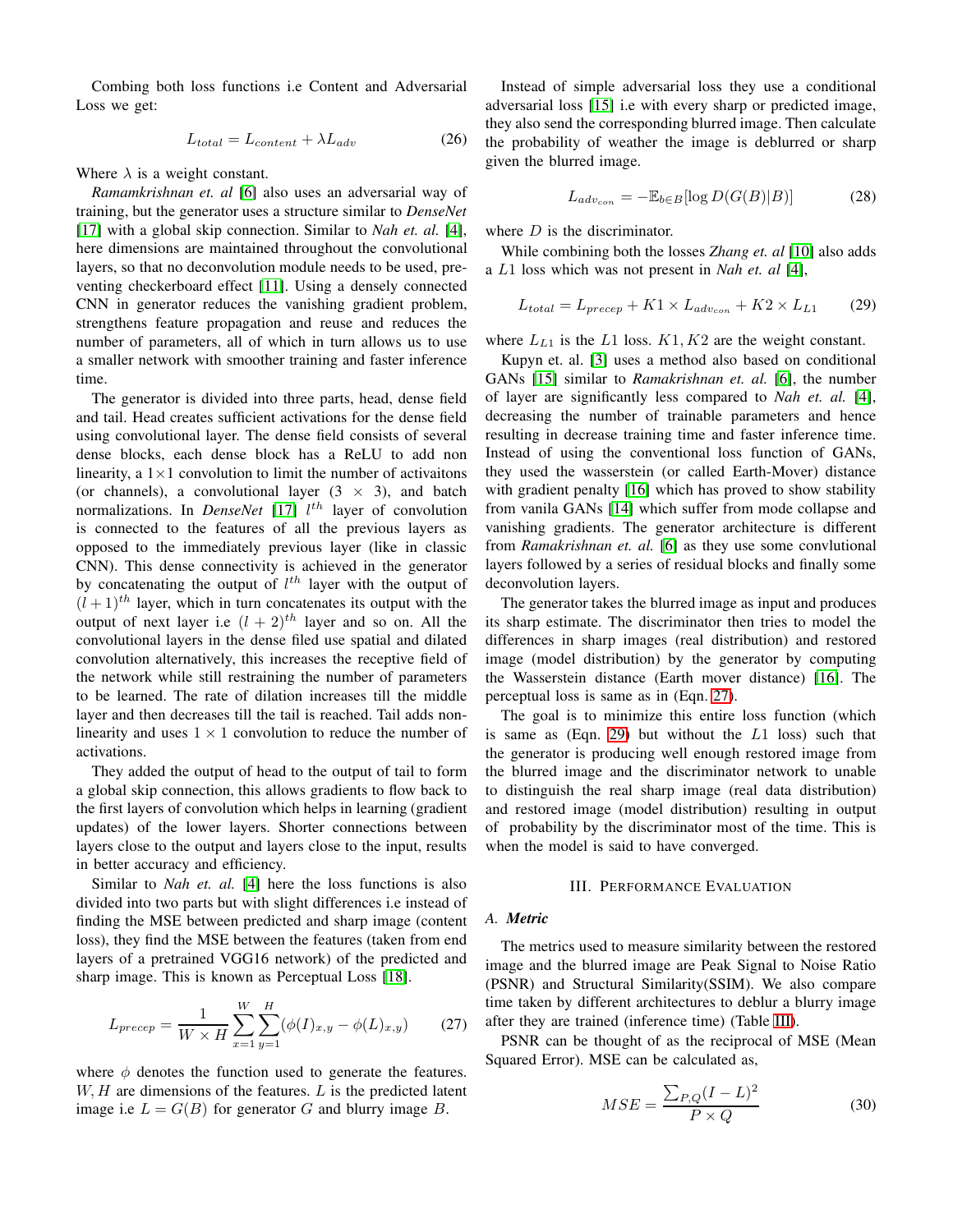where  $P, Q$  are the dimensions of the image. I and L are the sharp and deblurred image respectively. Given MSE, PSNR can be calculated using,

$$
PSNR = \frac{m^2}{MSE} \tag{31}
$$

where  $m$  is the maximum possible intensity value, since we are using 8-bit integer to represent a pixel in channel,  $m =$ 255.

SSIM helps us to find the structural similarity between two image, it can be calculated using,

$$
SSIM(x,y) = \frac{(2\mu_x \mu_y + c_1)(2\sigma_{xy} + c_2)}{(\mu_x^2 + \mu_y^2 + c_1)(\sigma_x^2 + \sigma_y^2 + c_2)}
$$
(32)

where  $x, y$  are windows of equal dimension for  $B, I$  respectively.  $\mu_x, \mu_y$  denotes mean of x, y respectively.  $\sigma_x, \sigma_y$  denotes variance for  $x, y$  respectively, whereas  $\sigma_{xy}$  is the covariance between x and y.  $c_1$  and  $c_2$  are constants used to stabilize the division.

#### *B. Kohler Dataset ¨*

Köhler Dataset [\[19\]](#page-8-11) consists of 4 images which are blurred using 12 different blur kernels giving us a total of 48 blurred images. To generate the blurred kernels, 6D camera motion is recored and then replayed using a robot, for each image. While replying, the 6D motion is approximated into a 3D motion by considering translation in one plane, and rotation on the plane perpendicular to it. This helps us to approximate actual camera shakes that occur in real life. For more details refer to [\[19\]](#page-8-11). The PSNR and SSIM for different deblurring architecture in Köhler dataset is shown in (Table [I\)](#page-7-8).

TABLE I KÖHLER DATASET

<span id="page-7-8"></span>

| <b>Methods</b>       | <b>PSNR</b>        | <b>SSIM</b> |
|----------------------|--------------------|-------------|
| Kupyn et. al.        | $\overline{26.10}$ | 0.816       |
| Tao et al.           | 26.80              | 0.838       |
| Nah et. al.          | 26.48              | 0.812       |
| Gong et. al.         | 26.59              | 0.742       |
| Ramakrishnan et. al. | 27.08              | 0.751       |
| Sun et. al.          | 25.22              | 0.774       |

## *C. GoPro Dataset*

Here, a high resolution (1280  $\times$  720), high frame rate (240 frames per second) camera (GoPro Hero5 Black) is used to capture video outdoors. To generate blurred image an average of a few frames (odd number picked randomly from 7 to 23) is taken, while the central frame is considered as the corresponding sharp image. To reduce the magnitude of relative motion across frames they are down sampled and to avoid artifacts caused by averaging we only consider frames were the optical flow is at most 1. The PSNR and SSIM for different deblurring architecture in GoPro dataset is shown in (Table [II\)](#page-7-9).

TABLE II GOPRO DATASET

<span id="page-7-9"></span>

| <b>Methods</b>  | <b>PSNR</b> | <b>SSIM</b> |
|-----------------|-------------|-------------|
| Kupyn et. al.   | 28.7        | 0.958       |
| Zhang et. al.   | 29.2        | 0.931       |
| Tao et. al.     | 30.1        | 0.932       |
| Nah et. al.     | 29.2        | 0.916       |
| Gong et. al.    | 26.1        | 0.863       |
| Noorozi et. al. | 28.1        |             |
| Sun et. al.     | 24.6        | 0.842       |

#### TABLE III INFERENCE TIME

<span id="page-7-7"></span>

| Methods       | Time(sec) |  |
|---------------|-----------|--|
| Kupyn et. al. | 0.8       |  |
| Tao et al.    | 16        |  |
| Nah et. al.   | 43        |  |
| Zhang et. al. | 14        |  |

## IV. CONCLUSION

We observe that end-to-end methods ( [\[3\]](#page-7-2), [\[4\]](#page-7-3), [\[6\]](#page-7-5), [\[5\]](#page-7-4), [\[9\]](#page-8-1), [\[10\]](#page-8-2)) have higher PSNR and SSIM compared to methods that estimate the blur kernel ( [\[2\]](#page-7-1), [\[8\]](#page-8-0)), this is because an error in kernel estimation can lead to various artifacts in image, degrading the restoration.

We also observed that most of the methods tried to increase their receptive field, which allowed long range spatial dependencies, essential for non uniform blurs.

Another motivation was to reduce the size of network and the number of parameters, resulting in faster inference, as it can be clearly seen in (Table [III\)](#page-7-7) that *Nah et. al.* [\[4\]](#page-7-3) which has a large network size is slower compared to other networks.

Decreasing the size of network, while maintaining a large receptive field is one of the biggest challenge in learning based deblurring methods.

#### **REFERENCES**

- <span id="page-7-0"></span>[1] A. Chakrabarti, "A neural approach to blind motion deblurring," *CoRR*, vol. abs/1603.04771, 2016. [Online]. Available: <http://arxiv.org/abs/1603.04771>
- <span id="page-7-1"></span>[2] D. Gong, J. Yang, L. Liu, Y. Zhang, I. Reid, C. Shen, A. van den Hengel, and Q. Shi, "From motion blur to motion flow: A deep learning solution for removing heterogeneous motion blur," in *The IEEE Conference on Computer Vision and Pattern Recognition (CVPR)*, July 2017.
- <span id="page-7-2"></span>[3] O. Kupyn, V. Budzan, M. Mykhailych, D. Mishkin, and J. Matas, "Deblurgan: Blind motion deblurring using conditional adversarial networks," in *The IEEE Conference on Computer Vision and Pattern Recognition (CVPR)*, June 2018.
- <span id="page-7-3"></span>[4] S. Nah, T. Hyun Kim, and K. Mu Lee, "Deep multi-scale convolutional neural network for dynamic scene deblurring," in *The IEEE Conference on Computer Vision and Pattern Recognition (CVPR)*, July 2017.
- <span id="page-7-4"></span>[5] M. Noroozi, P. Chandramouli, and P. Favaro, "Motion deblurring in the wild," *CoRR*, vol. abs/1701.01486, 2017. [Online]. Available: <http://arxiv.org/abs/1701.01486>
- <span id="page-7-5"></span>[6] S. Ramakrishnan, S. Pachori, A. Gangopadhyay, and S. Raman, "Deep generative filter for motion deblurring," *CoRR*, vol. abs/1709.03481, 2017. [Online]. Available:<http://arxiv.org/abs/1709.03481>
- <span id="page-7-6"></span>[7] C. J. Schuler, M. Hirsch, S. Harmeling, and B. Schölkopf, "Learning to deblur," *CoRR*, vol. abs/1406.7444, 2014. [Online]. Available: <http://arxiv.org/abs/1406.7444>